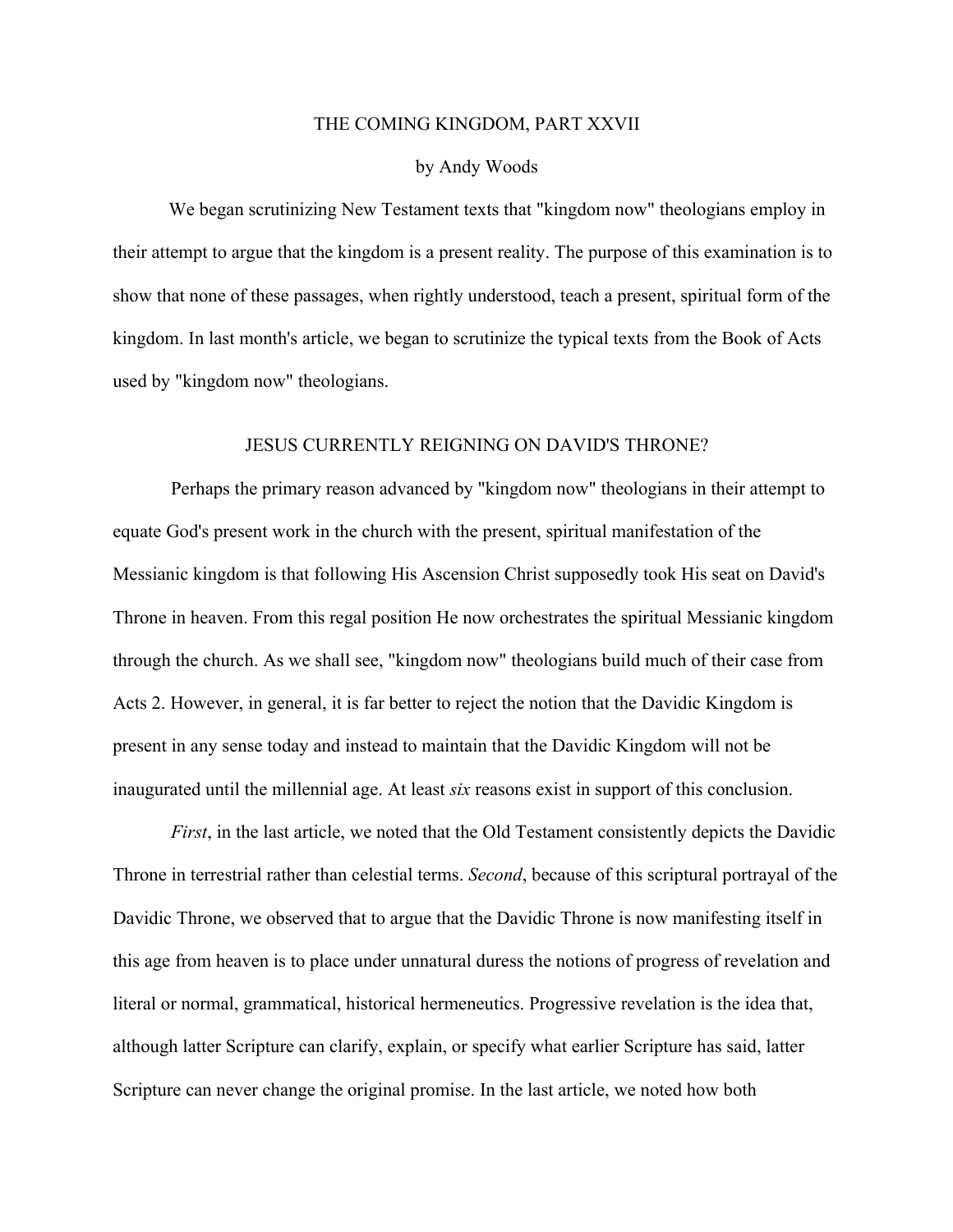Amillennialists and Historic Premillennialists, by embracing a present, celestial interpretation of the Davidic Throne and Kingdom, depart from a normal understanding of progressive revelation. However, they are not the only ones.

Progressive Dispensationalists are those who maintain that the Davidic Kingdom is present in spiritual form. While still holding to a future or "not yet" earthly reign of Christ following Christ's Second Advent, Progressive Dispensationalists still argue that the Davidic Kingdom is "already" here in spiritual form. Thus, they also contend that Jesus now reigns from David's Throne in heaven over the church. They argue that "The Davidic throne and the heavenly throne of Jesus at the right hand of the Father are one and the same."<sup>1</sup> However, it is only possible to transfer David's Throne from earth to heaven in the Progressive Dispensational system if one *a priori* embraces a new hermeneutical methodology known as "complementary hermeneutics." This novel interpretive approach allows mere "crucial linking allusions," or "pictorial descriptions" of Jesus as the heir to David's Throne to expand the original terrestrial promise of the Davidic Throne so that it now encompasses a current spiritual form of the Davidic Kingdom with Jesus presently ruling from a celestial Davidic Throne.<sup>2</sup> Here is how Progressive Dispensationalists define "complementary hermeneutics": "the New Testament does introduce change and advance; it does not merely repeat Old Testament revelation. In making complementary additions, however, it does not jettison Old Testament promises. The enhancement is not at the expense of the original promise."<sup>3</sup>

Lightner explains why complementary hermeneutics is not the same thing as progressive revelation. "'Complementary hermeneutics' must not be confused with the historic orthodox doctrine of progressive revelation. The latter truth means that God revealed His truth gradually, sometimes over a long period of time. What was revealed later never changed the original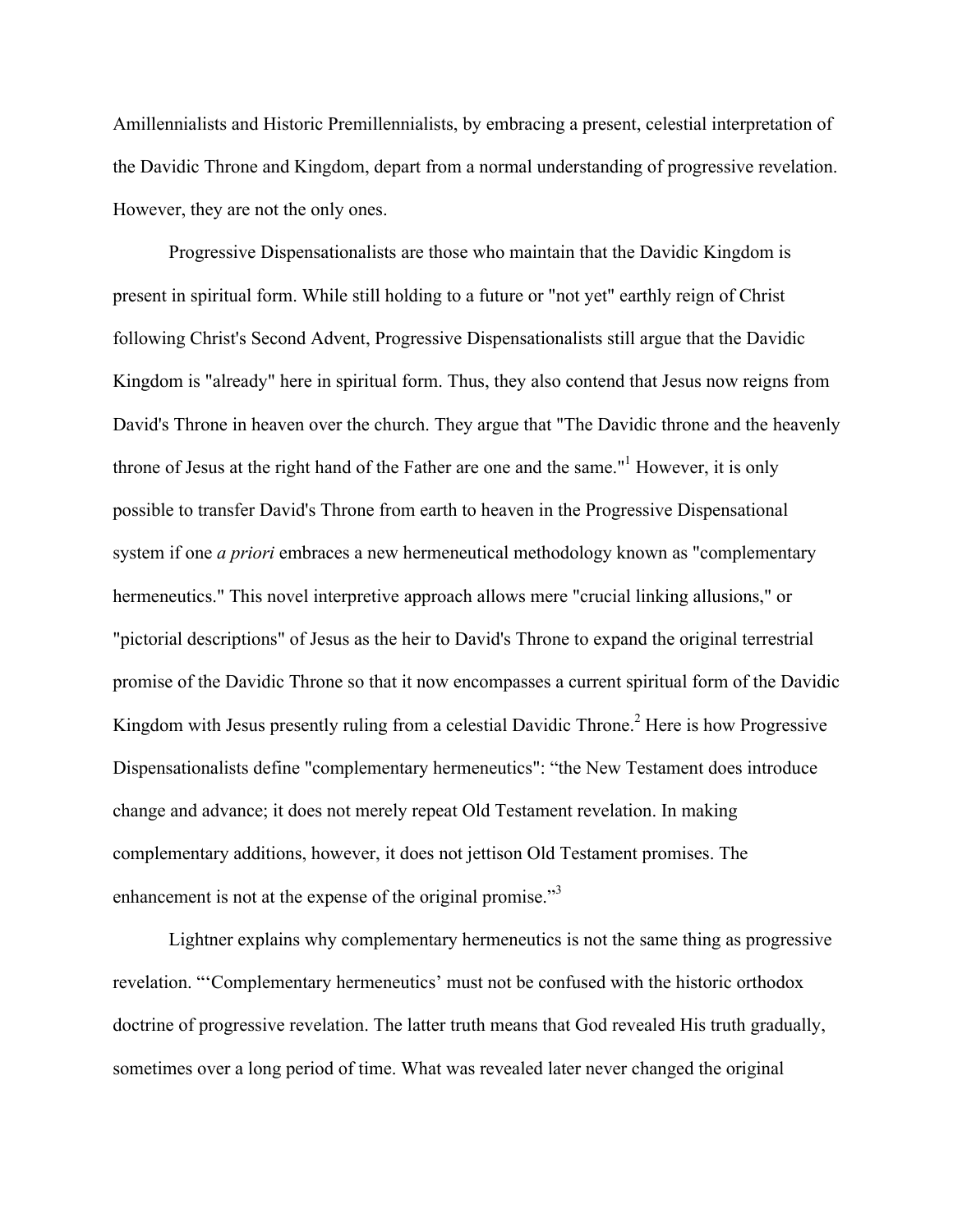revelation, however. The meaning and the recipients of the original promise always remain the same."<sup>4</sup> In other words, because Progressive Dispensationalists believe that the New Testament actually thrusts new meaning into an Old Testament passage rather than simply amplify or clarify what was originally there, complementary hermeneutics cannot be properly categorized as progressive revelation. Only by buying into the presupposition of "complementary hermeneutics" (that the New Testament based on mere allusions to Jesus as the Davidic heir in His present session adds meaning to or changes the original promise), and in the process rejecting a proper view of progressive revelation, is such a "Davidic kingdom now" theology even remotely possible.

Furthermore, one wonders what havoc could be wreaked upon other biblical doctrines if complementary hermeneutics were consistently applied. Ryrie asks whether the hermeneutic of Progressive Dispensationalism when consistently applied, might be one day be used to argue for post-tribulationalism. After all, if the Davidic allusions of Acts 2 can be used to extend the Davidic Covenant into the Church Age, then why cannot the temple allusion of Revelation 11 be similarly used to extend the church, which the New Testament consistently portrays as a temple, into the Tribulation period? $5^5$ 

The authenticity of New Testament interpretations must be judged by their harmony and congruence with prior revelation. Determining what is true by its conformity to prior revelation is a principle that is taught throughout Scripture (Deut. 13:1-5; Acts 17:11; Gal. 1:6-9; 1 Thess. 5:21; 1 Cor. 14:29; 1 John 4:1; Rev. 2:2). Because standard Progressive Dispensational interpretive methodology changes the original promise by placing Jesus on David's Throne in heaven in the present, based upon mere allusions to Him as Davidic heir despite the terrestrial nature of the original promise, the Progressive Dispensational system and theology are suspect.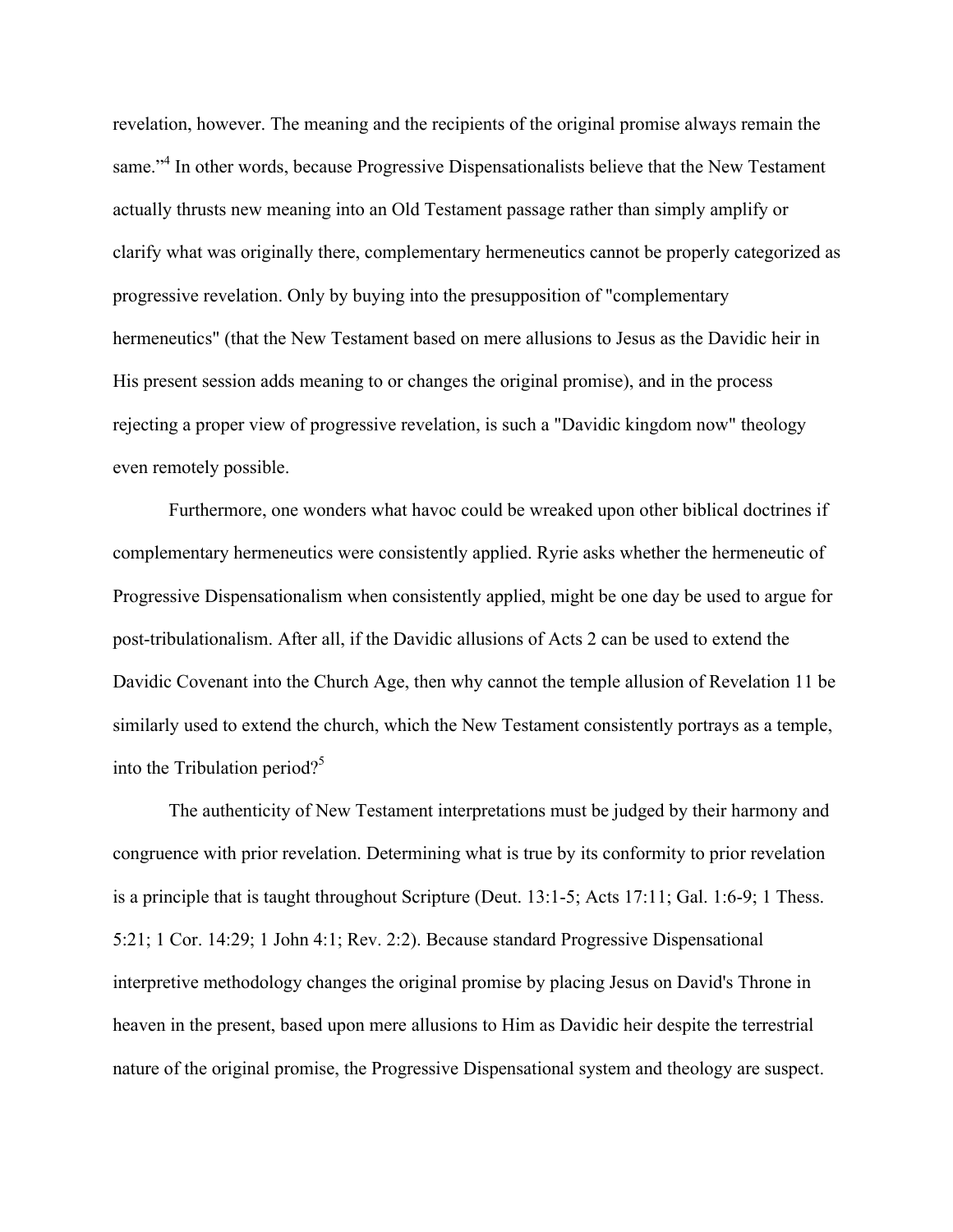Hence, only through a departure from progressive revelation can any theological system involving a present celestial reign of Christ from David's Throne be sustained.

*Third*, no New Testament verse or passage clearly puts Christ on David's Throne in the present age. There is no single, irrefutable New Testament passage substantiating the doctrine that Jesus is currently reigning on David's Throne. The New Testament merely depicts Christ's present position as a return to the preincarnate glory that He experienced with the Father from eternity past (John 13:3; 17:5; Acts 3:13). The fact that Christ is presently experiencing this glory as the ultimate heir to David's Throne does not necessarily mean that His Davidic Kingdom has been inaugurated.

An interesting parallel is found in the career of David. An interim period transpired between David's anointing as king (1 Sam. 16) and his actual enthronement (2 Sam. 2; 5). During this interim period Saul was still reigning as king. People were forced to chose to either walk by sight and follow Saul or walk by faith and follow David. They did the latter by trusting God's promise that the anointed David would one day reign after Saul had been deposed. A similar interim period exists between Christ's anointing as the Davidic heir and His enjoyment of glory at the right hand of the Father (Acts 2:33-35) and when He will actually rule on the Throne of David during the Millennium (Matt. 25:31; Rev. 20:1-10). <sup>6</sup> During this present interim period a Saul-like entity, Satan, is reigning as king (Luke 4:5-8; John 12:31; 2 Cor. 4:4; Eph. 2:2; 1 John 5:19). Thus, people today are being similarly forced to choose to either walk by sight and follow Satan or walk by faith and follow a David-like individual, Christ. They do the latter by trusting God's promise that the anointed Christ would one day reign after Satan has been deposed.

Moreover, rather than describing Christ's present position as reigning on David's Throne, the New Testament simply describes Christ's present position as being at the right hand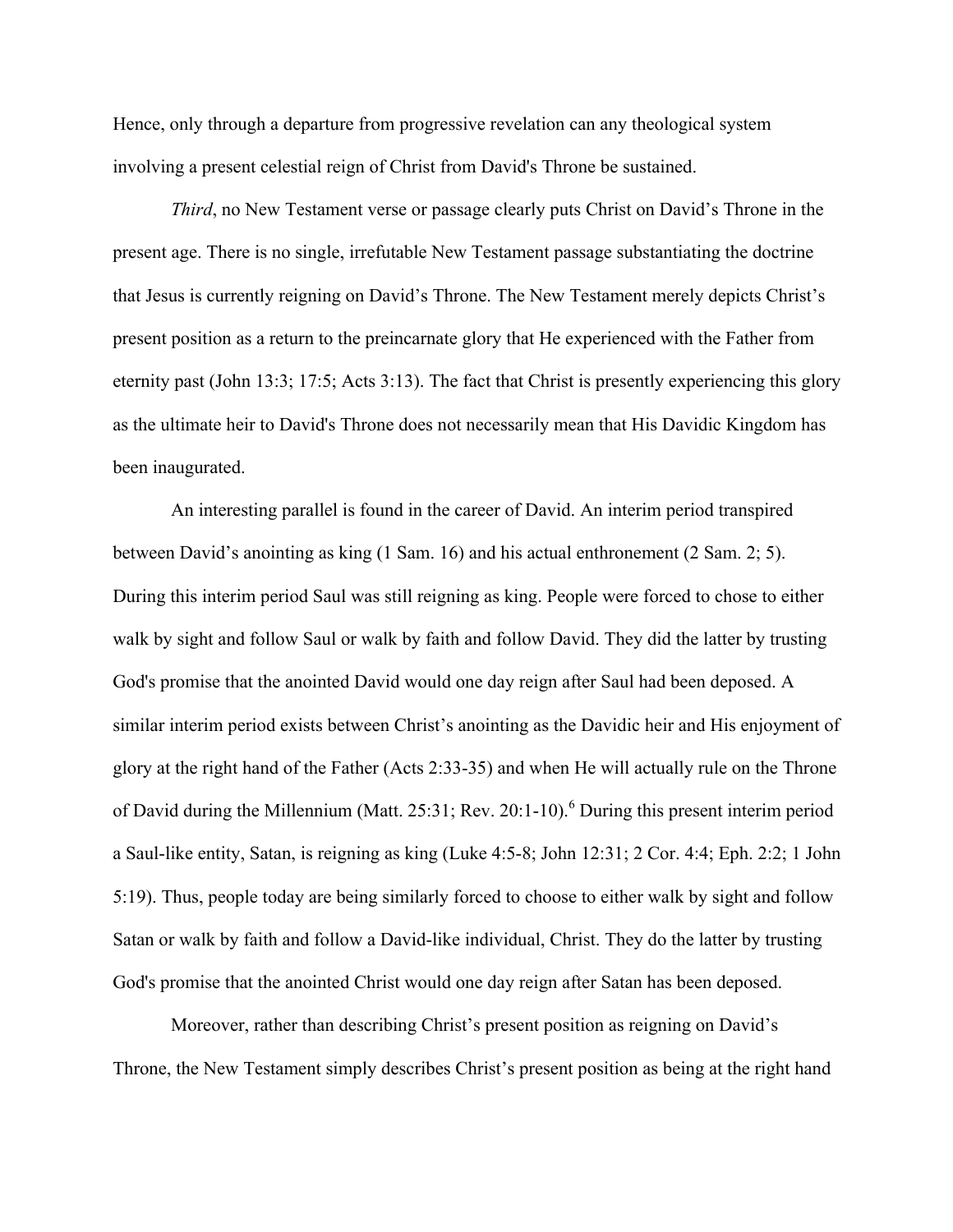of the Father (Acts 7:55-56; Rom. 8:34; Col. 3:1; Heb. 1:3; 8:1; 10:12; 12:2; 1 Pet. 3:22). Other passages indicate that Christ was caught up to God's throne following His ascension (Rev. 12:5) but the New Testament never calls God's celestial throne David's Throne. In fact, 60 years after His Ascension Christ, in Revelation 3:21, drew a sharp distinction between His present position on His Father's celestial throne and His future, terrestrial Davidic Throne. In Revelation 3:21, Jesus says, "He who overcomes, I will grant to him to sit down with me on My throne, as I also overcame and sat down with my Father on His throne." Regarding this verse, Couch makes the following observation: "Christ is here saying that, those who are spiritually victorious, will be rewarded (future tense of *didomi*) by joining Him in His earthly Messianic reign, just as He overcame (aorist or past tense) and sat down (aorist or past tense) with His Father on His throne."7 Putting all of the pieces together, we can safely surmise that in Revelation 3:21 Christ's throne refers to His future Davidic terrestrial throne while the Father's throne refers to the celestial throne of God (Ps. 110, Dan. 7).

The early chapters of Acts are frequently appealed to in order to demonstrate the present, celestial Davidic enthronement of Christ. Yet in Acts 1:6-7, the disciples asked the Lord if He was now going to restore the kingdom to Israel. Such a restoration is a reference to the fulfillment of the Davidic Covenant. In verse 7, Christ responded, "It is not for you to know the times or epochs which the Father has fixed by His own authority." Of this response, Pentecost observes, "This passage makes it clear that while the covenanted form of the Theocracy has not been cancelled and has only been postponed, this present age is definitely *not* a development of the Davidic form of the kingdom."<sup>8</sup>

(To Be Continued...)